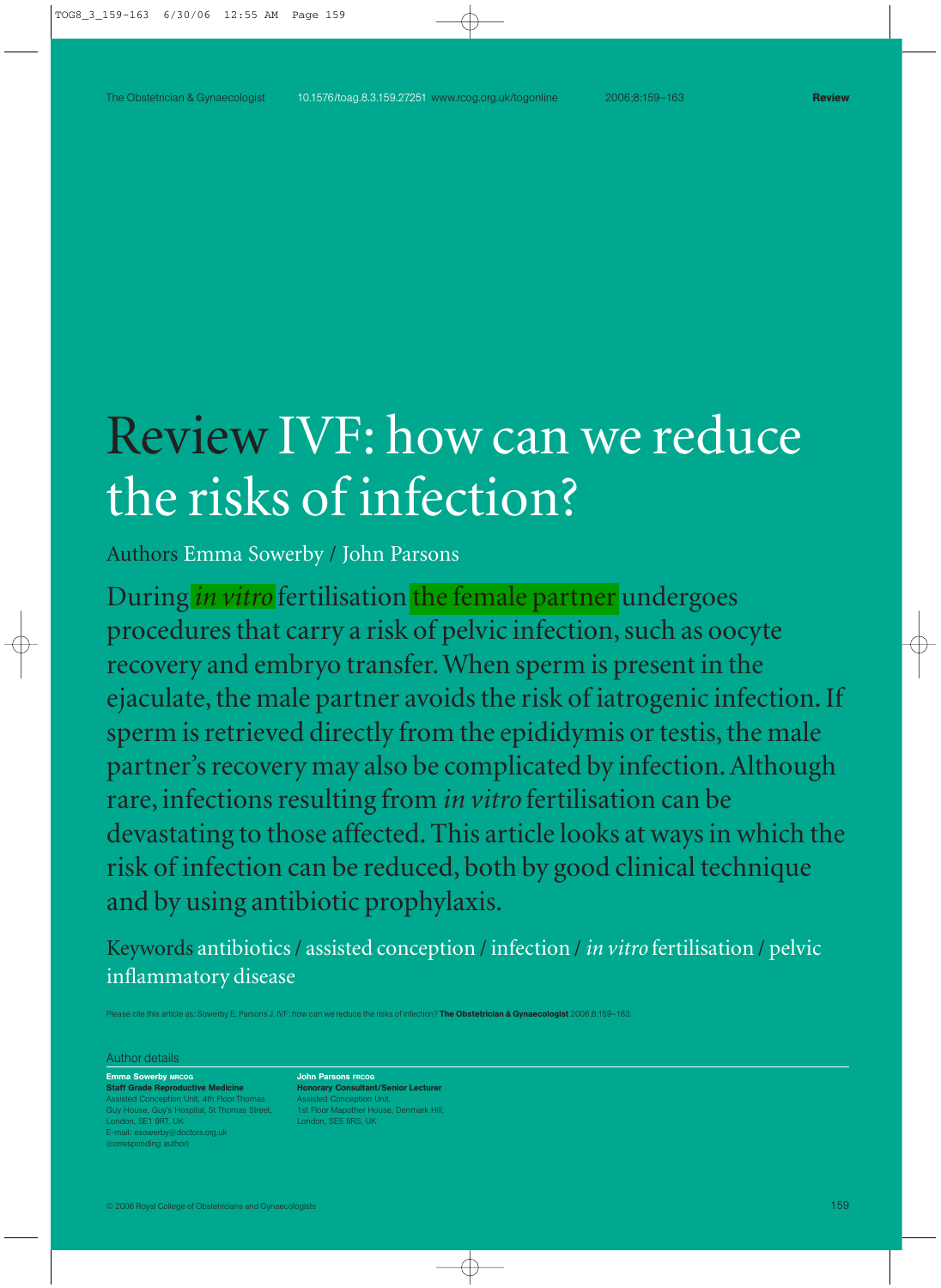## Introduction

Many couples will undergo a battery of fertility investigations before their referral for *in vitro* fertilisation (IVF). Some investigations, including hysteroscopy and diagnostic laparoscopy, involve instrumentation of the uterus. This carries a risk of ascending pelvic infection, particularly in women where the cervical canal is infected with *Chlamydia trachomatis*. The National Institute for Health and Clinical Excellence (NICE) guidelines on fertility 1 recommend that women should be offered screening for *C. trachomatis* using an appropriately sensitive technique before uterine instrumentation is performed. Where screening has not been performed, prophylactic antibiotics should be offered.

This article focuses on the prevention of infection from procedures performed as part of IVF treatment, concentrating on the clinical, rather than the laboratory, aspects of IVF.

# Transvaginal ultrasound scanning

During IVF, gonadotrophins are administered to stimulate the ovaries. The multiple follicles that develop are counted and measured by transvaginal ultrasound scans. The vaginal probe is covered with a disposable cover or condom, which is changed after each examination. Studies<sup>2,3</sup> have shown that 0.9–2% of condoms have perforations when inspected after use. Thus, there is the potential for sexually transmitted infections to be passed from one woman to another. Regular disinfection of the probe using isopropyl alcohol wipes has been shown to reduce the risk of contamination, 3 although the wipes may not be suitable for all machines. Operators should consult individual hygiene instructions to ensure that damage to the transducer membrane does not occur.

## Oocyte collection

Oocyte collection is usually performed transvaginally using ultrasound guidance. When the ovaries are inaccessible by this means, eggs may be collected directly through the abdominal wall, through the urinary bladder or laparoscopically.

For most women, transvaginal egg collection (TVEC) is a simple process which is usually performed under conscious sedation. Opinion is divided about whether the vagina should be prepared with a topical antibacterial agent before commencing egg collection. While povidoneiodine and chlorhexidine solutions have been used with success, many operators have found such precautions unnecessary. In addition, some authors have suggested that pregnancy rates are lower when iodine-containing solutions are employed. <sup>4</sup>While most operators using topical antibacterials describe flushing the vagina with water or saline after use, it is difficult to imagine that all of the solution is removed. It is also hard to believe that any topical solution will remove all micro-organisms from the vaginal fornices of a conscious woman.

A sterile, hollow needle guide is attached to the vaginal ultrasound probe, over the top of a sterile condom. An aspiration needle is passed down the lumen of the needle guide and the ovarian follicles are drained under ultrasound guidance. It is important to keep the aspiration needle sterile by using a no-touch technique. It is also wise to avoid multiple vaginal punctures, especially when endometriomas are present. Endometriomas should not be punctured as their contents would be expected to encourage the multiplication of pathogens.

When the aspiration needle penetrates the vaginal wall, vaginal microbes may be transferred into the peritoneal cavity and adnexae. Such microbes may be dealt with by the natural defence mechanisms, they may be eradicated by prophylactic antibiotics, or they may colonise and cause infection. Pelvic infection following TVEC is rare, whether antibiotics are used or not. In a series of 2670 procedures published by Bennett *et al.* <sup>5</sup> in 1993, the incidence of pelvic infection was 0.6% without antibiotic prophylaxis. Half of these infections were classified as severe, with pelvic abscess formation. In the same year, Tureck *et al.* <sup>6</sup> found the post-TVEC infection rate in 674 women to be 1.3%. In their study, women were given intravenous cephalosporins or oral doxycycline. The use of antibiotic prophylaxis for TVEC remains controversial, with wide variations in clinical practice. In our own survey of UK IVF clinics,<sup>7</sup> we found that 57% gave the female partner some antibiotic prophylaxis during treatment. Common choices were rectal metronidazole, intravenous co-amoxiclav and oral doxycycline. Some clinics gave the antibiotics prior to the TVEC, some at the procedure and some afterwards.

Women with a history of previous pelvic inflammatory disease (PID) and/or adnexal adhesions are at greater risk of complications from TVEC. There is widespread supposition that this is due to the reactivation of chronically infected adnexae. There are many reports of abscesses caused by TVEC. These may be ovarian (originating in and affecting only the ovary), tuboovarian, or widespread within the peritoneal cavity. Extensive sepsis can be life threatening. If conception occurs when infection and pyrexia are present the pregnancy may be jeopardised. There are, however, reports of ongoing pregnancies and live births following treatment cycles complicated by infection, even when surgical drainage has been required for resolution.5,8 Drainage can be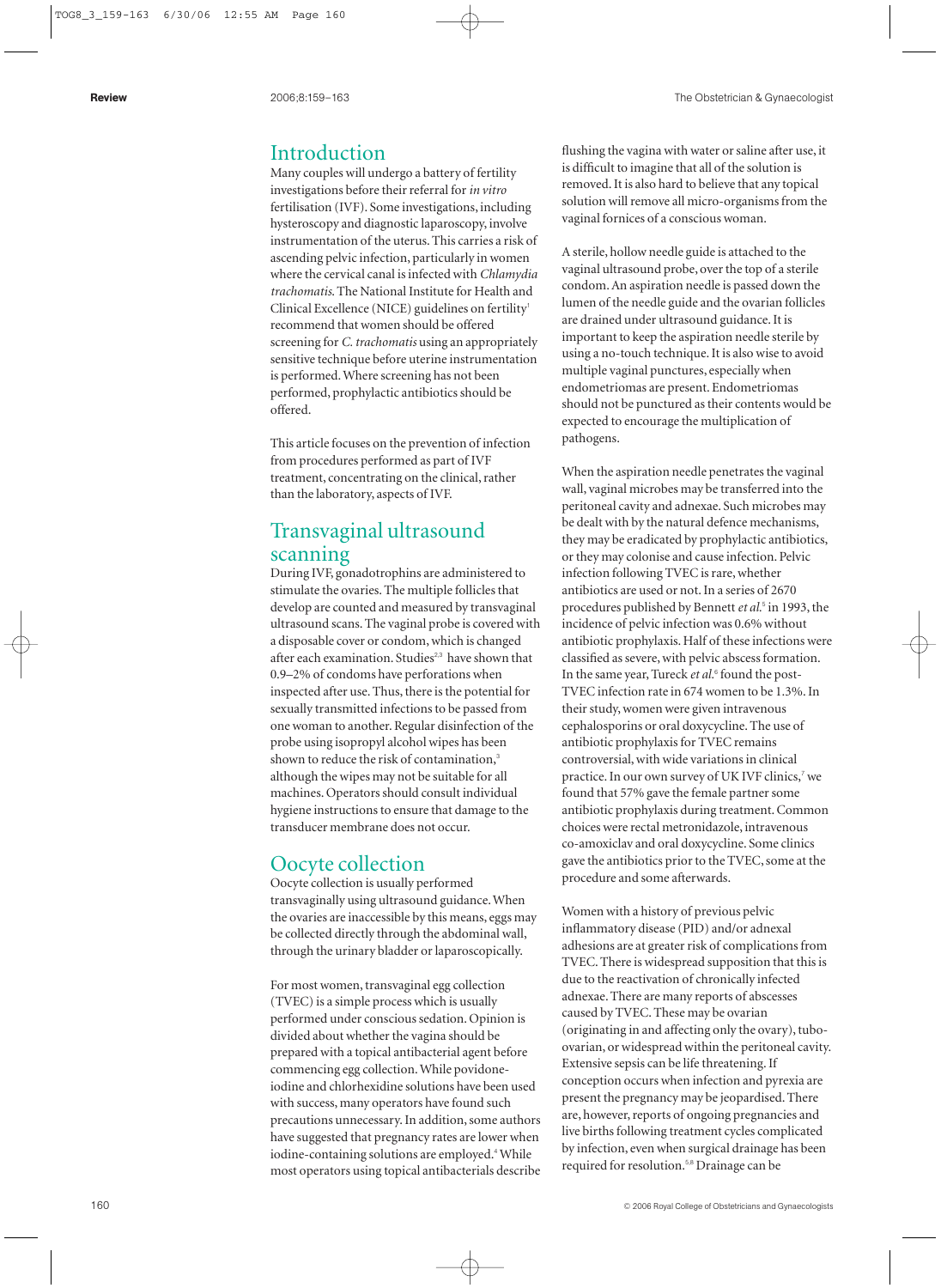performed by laparoscopy, laparotomy or colpotomy.

Occasionally during TVEC the needle tip overshoots into the surrounding structures, including the bowel. Fortunately, resulting infections are thought to be rare. In 1992, Van Hoorde *et al.*<sup>9</sup> reported a case of appendicitis following TVEC. Puncture holes were found in the appendix, leading the authors to conclude a causal relationship between the two events.

When there is concern about introduction of infection into the pelvis during TVEC, particularly when there is a previous history of pelvic infection/abscess following a TVEC, transabdominal egg collection may be preferable. The reported complication rate following transabdominal egg collection is low.

## Sperm collection

Most men are able to provide a semen sample by ejaculation. They should be instructed to wash their hands and genitals with soap and water, and then dry them before masturbating into a sterile container.<sup>10</sup> Even when good hygiene is adopted it is not uncommon for micro-organisms to be present in semen and this does not always indicate infection. Bacteriospermia can be attributed to pathogens but also to contamination or commensals. Cottell *et al.*<sup>11</sup> found that fertilisation, cleavage and pregnancy rates were independent of microbial presence. Liversedge *et al.*<sup>12</sup> concluded that treatment of asymptomatic men with positive semen cultures was unnecessary. The same authors also highlighted the potential detrimental effect of such treatment. They postulated that antibiotics administered to the male partner might be excreted in semen, ejaculated during intercourse and might alter vaginal flora. This could result in a relative overgrowth of potentially pathogenic organisms.

Men who are unable to ejaculate or who are azoospermic may undergo a procedure to retrieve sperm surgically and the sperm collected can be used for intracytoplasmic sperm injection. For men with obstructive azoospermia, percutaneous epididymal sperm aspiration (PESA) or microsurgical epididymal sperm aspiration (MESA) may be attempted. For non-obstructive azoospermia, testicular sperm aspiration (TESA) or testicular sperm extraction (TESE) are required. All procedures can be performed under local or general anaesthesia. For PESA or TESA, only fine needle punctures of the tissues are performed, so little is left in the way of a resulting wound. Small testicular biopsies can be taken using a large-core (e.g. 14 gauge) biopsy gun and sutures are not needed. MESA and large TESE procedures require an incision to be made in the scrotum, which must be closed at the end of the procedure.

Although there have been several studies comparing different methods of surgical sperm retrieval, little has been published about antibiotic prophylaxis or postoperative wound infection rates. Wood *et al.*<sup>13</sup> looked at postoperative pain, complications and satisfaction rates in men who underwent surgical sperm retrieval. They gave men undergoing either PESA or TESE a five-day course of prophylactic flucloxacillin or erythromycin. They found that bleeding and bruising were more common in men with larger testes and suggested that this may reflect the increased vasculature and blood flow in these men. The investigators did not ask specifically about postoperative wound infection. Schlegel *et al.*<sup>14</sup> evaluated 64 men undergoing TESE and followed them up at one, three and six months. To our knowledge, antibiotics were not given. None of the men reported a wound infection.

## Embryo transfer

In a fresh IVF treatment cycle embryos are usually replaced two, three or five days following TVEC. A bivalve speculum is inserted into the vagina and the cervix cleansed. The embryos are loaded into a fine plastic catheter, which is passed through the cervical canal into the endometrial cavity. A plunger is depressed to expel the embryos. Embryo replacement involves breaching the cervical mucus barrier and can, therefore, transfer microbes from the lower genital tract into the uterine cavity. Uterine instrumentation may provoke ascending *C. trachomatis* infection in women who carry the organism in their cervix. The question of whether to screen women before they embark on treatment, or whether to offer antibiotic prophylaxis to all, has been hotly debated by fertility specialists. This division of opinion appears to be reflected in clinical practice.

In our survey in 2002, $\overline{7}$  we found that 33% of IVF clinics opted to screen for *C. trachomatis*, while 14% gave treatment to all. More than half of the clinics that responded were neither screening nor routinely covering women for this infection. We would expect to find that practice has changed since the publication of the NICE guidelines in 2004.<sup>1</sup> We believe that clinicians may feel confused about which is the best test for them to use for *C. trachomatis*screening. Factors such as cost, sensitivity and ease of performing the test must all be considered.

Local practice is likely to be dictated ultimately by microbiologists, rather than IVF clinicians. Nucleic acid amplification tests such as polymerase chain reaction (PCR) and ligase chain reaction (LCR) can be used on endocervical swabs or urine samples. Sensitivities exceed 85%. Cell culture and enzyme immunoassay, which can also be performed on endocervical swabs, are significantly less sensitive. A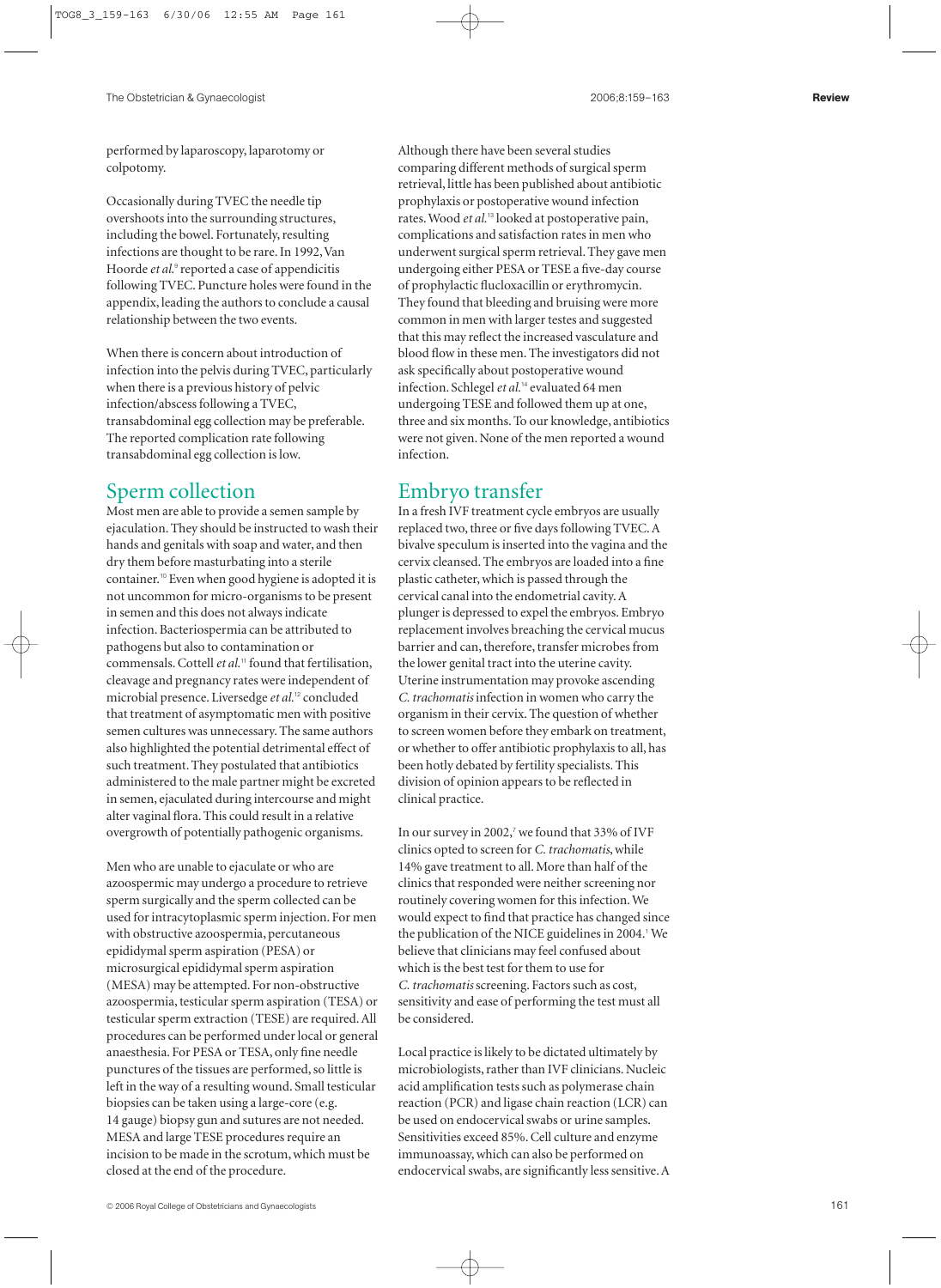small proportion of women will carry *C. trachomatis* only in the urethra and these cases will be missed by endocervical sampling alone. To complicate matters further, women can screen negative for cervical colonisation, yet have viable chlamydial infection further up the genital tract (for example, in the fallopian tube). This may persist for some years after the initial infection and may be reactivated by uterine instrumentation. This phenomenon has led some authors to recommend screening for old chlamydial infection by testing for serum IgG antibodies to *C. trachomatis*, as well as looking for active disease.<sup>15</sup> One of the advantages of screening for infection, rather than treating blindly, is that it allows appropriate management of the male partner, as well as any other contact tracing.

If *C. trachomatis*infection is detected it may be treated with oral doxycycline 100 mg twice daily for seven days or a single dose of azithromycin 1 g. Erythromycin or tetracyclines such as minocycline can also be used. It is mandatory to treat both partners. The same regimes may be used as prophylaxis, but as Macmillan<sup>16</sup> points out, blind use of antibiotics in this way can increase the problem of antibiotic resistance and maintain the bacterial load of chlamydia in the community. It may also prove to be less cost effective than screening.

As well as causing pelvic inflammatory disease, active *C. trachomatis* at the time of embryo transfer can reduce the chances of conception.<sup>17</sup> This may be because unsuspected chlamydial infection induces an inflammatory reaction in the uterus which impairs embryo implantation and/or facilitates immune rejection after transfer. Old chlamydial infection (as confirmed by elevated IgG antibodies), however, has not been found to be associated with a poor IVF outcome if couples are treated with doxycycline before the cycle.<sup>18</sup>

*C. trachomatis* is not the only organism that can be introduced into the endometrial cavity at embryo transfer.Various studies19–21have investigated the nature of bacterial flora found in the cervical canal at the time of the procedure. Several groups have

Box 1 Main recommendations from this article

- Women should ideally be screened for *C. trachomatis* by PCR or LCR before commencing IVF treatment.
- Where screening has not occurred, embryo transfer should be covered by appropriate antibiotic prophylaxis.
- Scrupulous transvaginal scan probe hygiene should be maintained.
- During egg collection the aspiration needle tip must be kept sterile by a no-touch technique. Endometriomas should be avoided.
- Women at high risk of pelvic infection should be offered broad spectrum antibiotic prophylaxis at egg collection.
- The cervix should be cleansed just before embryo transfer.
- There is insufficient data to support the routine use of antibiotics (other than *C. trachomatis* prophylaxis in the absence of screening) at the time of embryo transfer.

agreed that the presence of certain pathogens is a marker of poor prognostic outcome for IVF, possibly because of the provocation of local endometritis. It is less clear what measures can be taken to eliminate such bacteria and whether they will subsequently improve pregnancy rates.

There have been many organisms identified from endocervical swabs and/or catheters that have been implicated in a reduced chance of pregnancy. These include *Escherichia coli* and *Streptococcus*spp.19,20 Conversely, certain *Lactobacilli* have been found to have a positive effect on IVF outcome.<sup>20</sup> This positive effect may be due to the *Lactobacillus* inhibiting the growth of potentially virulent bacteria by producing lactic acid and hydrogen peroxide  $(H_2O_2)$ . Lactic acid helps to maintain a low vaginal pH that is inhibitory to the growth of most microbes. Hydrogen peroxide is also known to kill bacteria.

We found just one published randomised controlled trial<sup>22</sup> studying the implantation rates during IVF cycles according to the use, or not, of antibiotics around the time of embryo transfer. This study found no difference in implantation rates between women who received amoxicillin and clavulanic acid and those who did not.A research group at Guy's and St Thomas'Assisted Conception Unit has recently completed a similar prospective randomised trial examining the role of two doses of co-amoxiclav around the time of embryo transfer (unpublished data). The results concur with the other randomised controlled trial. Such prophylaxis can therefore not be recommended at present.

As some cervical pathogens are known to reduce conception following IVF it seems wise to clean any obvious discharge from the cervix prior to the transfer and to avoid touching the catheter tip on the vaginal walls or external cervix.

Despite its association with first trimester miscarriage and the high prevalence in women having assisted conception,<sup>23</sup> several studies have concurred that bacterial vaginosis has no influence on the pregnancy rate following IVF.<sup>24,25</sup> Liversedge *et al.*<sup>24</sup> conclude that 'routine screening for bacterial vaginosis in the hope of improving the success of IVF treatment is not justified.'

Perhaps one of the main difficulties with using antibiotic prophylaxis for the female partner around the time of TVEC and embryo transfer is that the effect on vaginal flora is unpredictable.Antibacterials may affect not only pathogens but also beneficial commensals and any effect may be short lived.

Some clinicians are reluctant to administer antibiotics during IVF embryo transfer because of concern about embryo toxicity. We have been